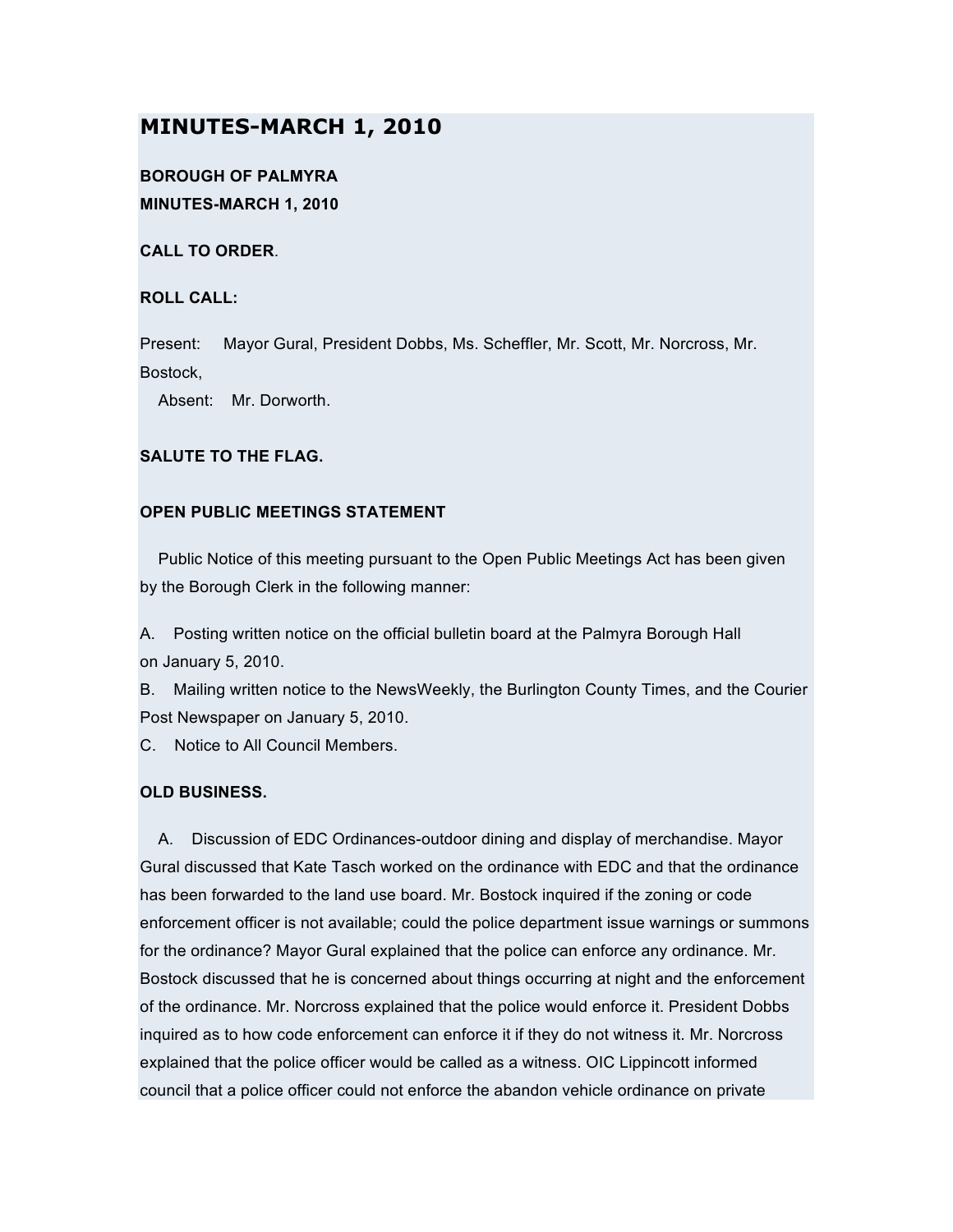property. Mr. Scott discussed that he is concerned about serving food outside and the blocking of the sidewalks. Mrs. Kilmer explained that she has a copy of the ordinance and has not reviewed it, but that either she as the zoning official or Pam Scott/Forman as the code enforcement officer can enforce the ordinance. Mr. Rosenberg explained that the abandon vehicle ordinance is under property maintenance code, which is enforced by the zoning official or code enforcement officer, but all other ordinances can be enforced by the police department.

B. Discussion on the BID ordinance-Mayor Gural explained that the plan was to introduce the amended ordinance at the next meeting, but that there are still some blocks and lots that need to be clarified. Mayor Gural discussed that Harry Fox, engineer also has some concerns on the list of blocks and lots. The discussion will be postponed until next Monday. Mr. Norcross discuss not rushing with the amended ordinance. Mayor Gural explained that Mr. Rosenberg and Mr. Fox will meet and will let council know.

C. Police Study-Mayor Gural discussed that the final study was given to council. Mr. Norcross explained that he is not in favor of paying them any more money and sending the balance back to the state. Mayor Gural agreed and discussed that the council is responsible to make sure the funds are spent according to the grant. Council will review the bills at a later date for payment.

APPROVAL OF THE MINUTES. Mr. Bostock made a motion to approve the minutes from February 24, 2009, Mr. Norcross second the motion. At the call of the roll, the vote was: AYES: President Dobbs, Mr. Scott, Mr. Bostock, Mr. Norcross. NAYES: None. ABSTAIN: Ms. Scheffler.

#### DISCUSSION ITEMS

A. Budget Meeting Schedule-President Dobbs made a motion to hold a budget meeting on March 13, 2010 at 8:30am, Ms. Scheffler second the motion. All members present voted in favor of the motion.

B. Borough owned lot-authorization of appraisal-Mayor Gural discussed that council had received a quote from Michael Molinari for the appraisal of the lots at a cost of \$450.00 per lot. Mr. Norcross inquired if it is possible to obtain a flat rate for all of the lots. President Dobbs inquired if it was worth the appraisal, since they are undersize lots and has there been any interest in buying them. Mr. Norcross explained that there are residents interested in two of the lots. Mr. Rosenberg informed council that they could add the price of the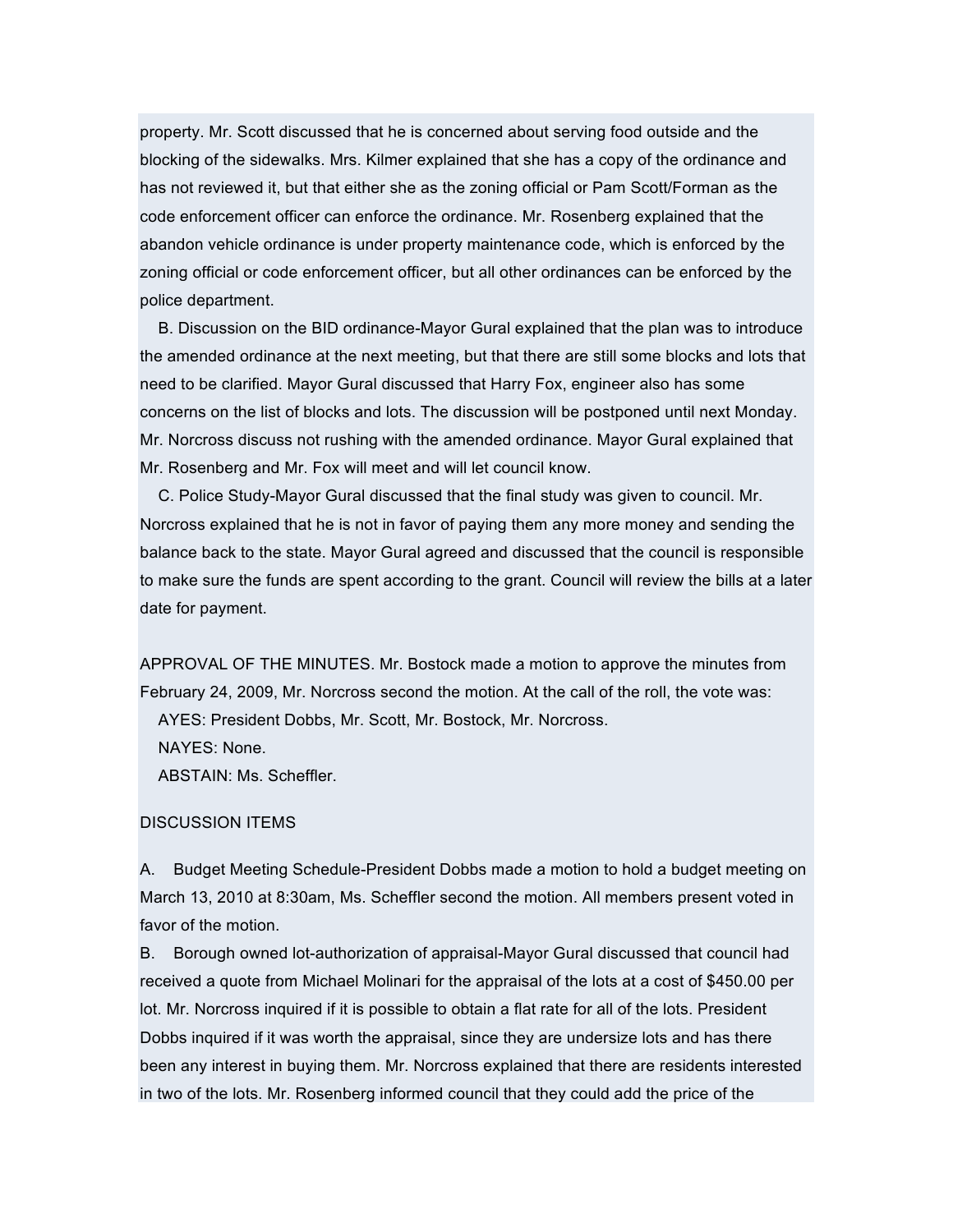appraisal to the sale price of the lot and that they need an appraisal to sell the lots. Mayor Gural discussed that the Borough should have the value of Borough property on a fixed assets list. Resolution 2010-45, Resolution Appointing Edward T. Molinari, SRA As An Appraiser For The Borough Of Palmyra. Mr. Norcross made a motion to appoint Mr. Molinari at a cost of \$450.00 per lot, President Dobbs second the motion. At the call of the roll, the vote was:

AYES: President Dobbs, Ms. Scheffler, Mr. Scott, Mr. Bostock, Mr. Norcross. NAYES: None.

C. Security System-police headquarters-OIC Lippincott informed council that he had met with the engineer Mr. Fox on the system and that they will be working on the bid process.

D. Cell Towers-Mr. Rosenberg informed council that Bridan Communications is requesting a meeting on March 8th to discuss the leases and other items.

E. Appointment of Judge-the Judge will be appointed at the council meeting of March 8th.

F. Energy Audit-Mayor Gural announced that the kick-off meeting with Steve Winters Associates is scheduled for March 2nd at 9am for anyone from council who would like to attend.

G. Grant Management-leave on agenda.

H. Sidewalk repair ordinance-leave on agenda.

I. Revaluation-update. Mayor Gural discussed that council needs to be prepared to start the revaluation process in the next month; most towns have been ordered to conduct a revalue. The tax assessor will be attending the April 5th meeting.

J. Four day work week-leave on agenda.

#### **NEW BUSINESS.**

A. Resolution 2010-46, Resolution Approving Request Of GB For The Subordination Of A Second Mortgage Held By The Borough Pursuant To The Borough's Small Cities Rehabilitation Program. Mr. Norcross made a motion to approve the resolution, Ms. Scheffler second the motion. At the call of the roll, the vote was:

AYES: President Dobbs, Ms. Scheffler, Mr. Scott, Mr. Bostock, Mr. Norcross. NAYES: None.

PUBLIC COMMENT. Mr. Bostock made a motion to open the public comment, Ms. Scheffler second the motion. All members present voted in favor of the motion. No public wishing to be